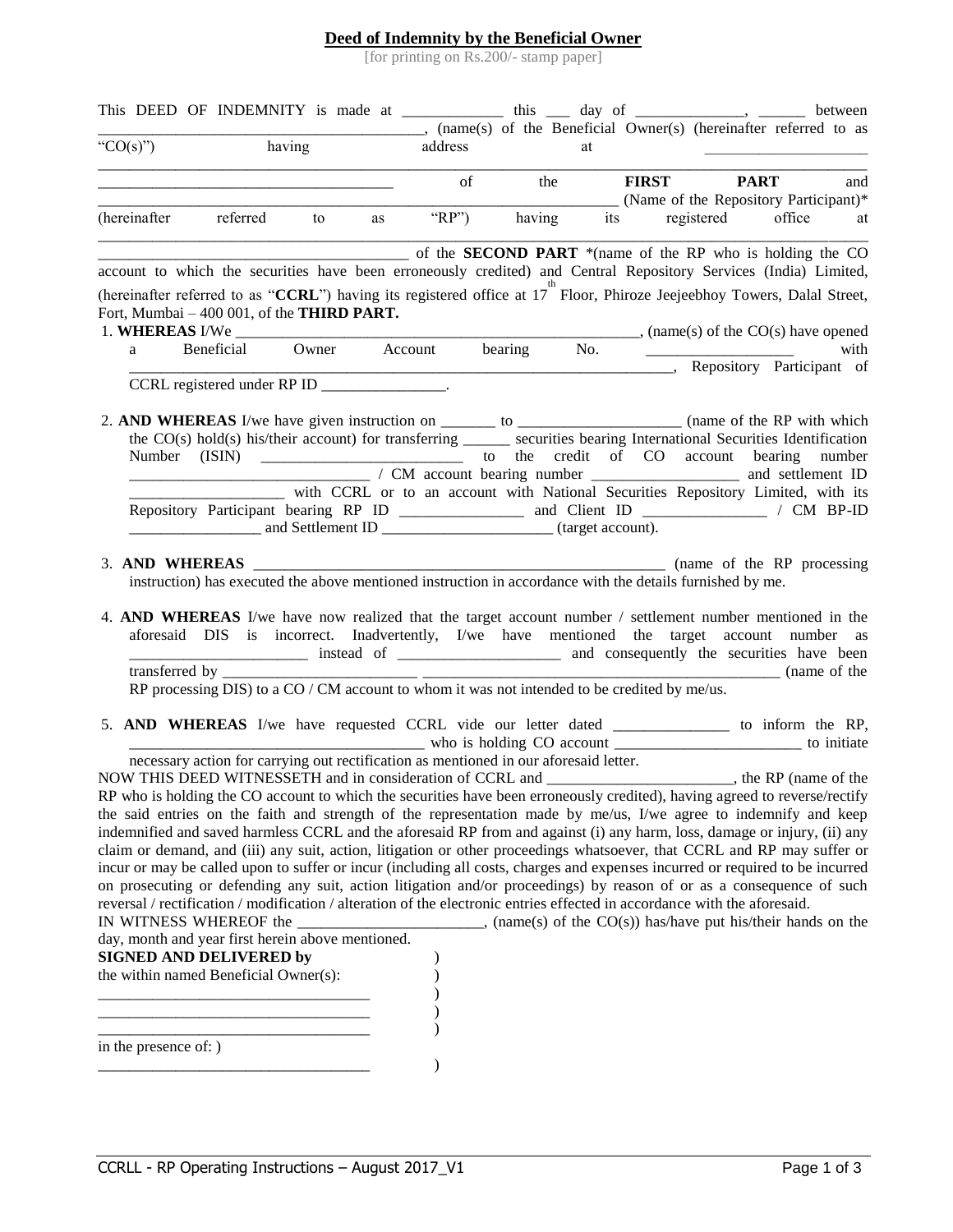## **Deed of Indemnity by the Clearing Member**

[for printing on Rs.200/- stamp paper]

|                                                                                                                            |                                             |    | (name of the Clearing Member), (hereinafter referred to as "the                             |
|----------------------------------------------------------------------------------------------------------------------------|---------------------------------------------|----|---------------------------------------------------------------------------------------------|
| CM") which expression shall unless repugnant to the context or meaning thereof be deemed to mean and include its           |                                             |    |                                                                                             |
| (Address of the CM) of the <b>FIRST PART</b> and Central Repository                                                        |                                             |    |                                                                                             |
| Services (India) Limited, a Repository registered under the Securities and Exchange board of India Act, 1992, (hereinafter |                                             |    |                                                                                             |
| referred to as "CCRL") having its registered office at 17 Floor, Phiroze Jeejeebhoy Towers, Dalal Street, Fort, Mumbai –   |                                             |    |                                                                                             |
|                                                                                                                            |                                             |    | (Name of the Repository Participant)* (hereinafter referred to as                           |
| having its registered office<br>" $RP$ ")                                                                                  |                                             | at |                                                                                             |
|                                                                                                                            | $\overline{\phantom{a}}$ of the THIRD PART. |    |                                                                                             |
| (*name of the RP who is holding the CO/CM account to which the securities have been erroneously credited).                 |                                             |    |                                                                                             |
| 1. WHEREAS we have submitted instruction(s) for direct pay-out to the Clearing House (CH) / Clearing Corporation           |                                             |    |                                                                                             |
|                                                                                                                            |                                             |    |                                                                                             |
|                                                                                                                            |                                             |    | (Repository Participant with whom the CM is holding                                         |
| his/its<br>account)                                                                                                        |                                             |    | for transferring _______ securities held by us of                                           |
|                                                                                                                            |                                             |    | (name of the company) bearing International Securities                                      |
|                                                                                                                            |                                             |    |                                                                                             |
|                                                                                                                            |                                             |    |                                                                                             |
|                                                                                                                            |                                             |    | with CCRL or to an account with National Securities Repository Limited, with its Repository |
|                                                                                                                            |                                             |    |                                                                                             |
| Settlement ID ______________________________(target account);                                                              |                                             |    |                                                                                             |

- 2. **AND WHEREAS** the said CH / CC / RP has executed the above mentioned instruction(s) in accordance with the details furnished by us.
- 3. **AND WHEREAS** we have now observed that the target account number mentioned in the aforesaid instruction(s) is/are incorrect. Inadvertently, it was mentioned as \_\_\_\_\_\_\_\_\_\_\_\_\_\_\_\_\_\_\_ instead of \_\_\_\_\_\_\_\_\_\_\_\_\_\_\_\_\_\_\_\_\_\_\_\_\_\_ or RPID \_\_\_\_\_\_\_\_\_\_ and Client ID\_\_\_\_\_\_\_\_\_\_\_ (in case of inter-Repository account) and consequently the securities have been transferred to a CO / CM account to whom it was not intended to be credited by us.
- 4. **AND WHEREAS** we have requested CCRL vide our letter dated \_\_\_\_\_\_\_\_\_\_\_\_\_\_\_ to inform the RP, who is holding  $CO / CM$  account

to initiate necessary action for carrying out rectification as mentioned in our aforesaid letter.

NOW THIS DEED WITNESSETH and in consideration of CCRL and \_\_\_\_\_\_\_\_\_\_\_\_\_\_\_\_\_\_\_\_\_\_\_\_\_, the RP (name of the RP who is holding the CO account to which the securities have been erroneously credited) having agreed to reverse/rectify the said entries on the faith and strength of the representation made by us, we agree to indemnify and keep indemnified and saved harmless CCRL and the aforesaid RP from and against (i) any harm, loss, damage or injury, (ii) any claim or demand and (iii) any suit, action, litigation or other proceedings whatsoever, that CCRL and RP may suffer or incur or may be called upon to suffer or incur (including all costs, charges and expenses incurred or required to be incurred on prosecuting or defending any suit, action litigation and/or proceedings) by reason of or as a consequence of such reversal / rectification / modification / alteration of the electronic entries effected in accordance with the aforesaid.

IN WITNESS WHEREOF the \_\_\_\_\_\_\_\_\_\_\_\_\_\_\_\_\_\_\_\_\_\_\_\_\_\_\_\_\_\_\_\_, (name of the CM) has/have put his/their hands on the day, month and year first herein above mentioned.

| $\mathfrak{m}$ and $\mathfrak{m}$ and $\mathfrak{m}$ and $\mathfrak{m}$ and $\mathfrak{m}$ and $\mathfrak{m}$ and $\mathfrak{m}$ and $\mathfrak{m}$<br><b>SIGNED AND DELIVERED by</b><br>the within named Clearing Member: |  |
|----------------------------------------------------------------------------------------------------------------------------------------------------------------------------------------------------------------------------|--|
|                                                                                                                                                                                                                            |  |
| in the presence of: )                                                                                                                                                                                                      |  |